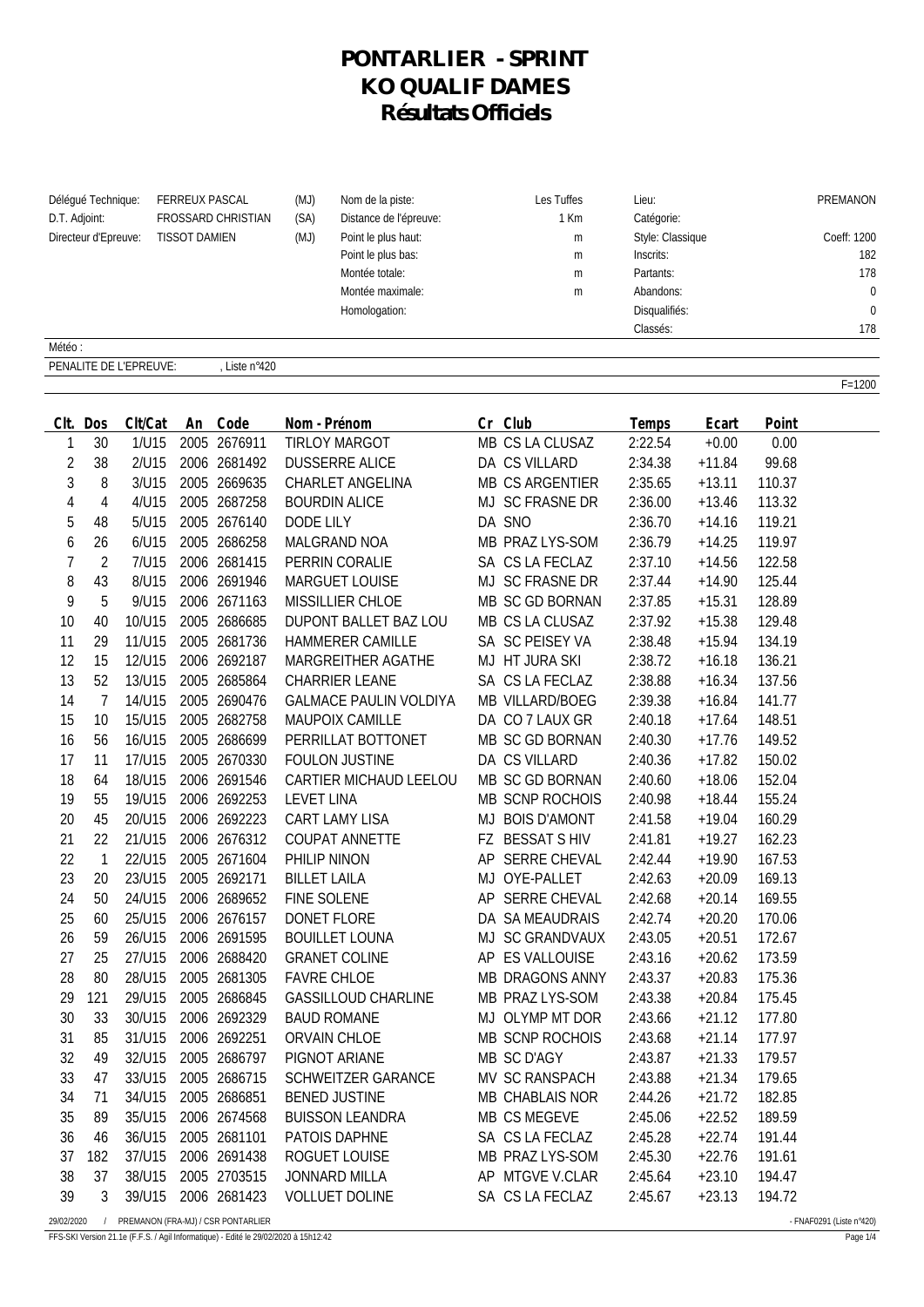| CIt.       | Dos        | Clt/Cat | An | Code                               | Nom - Prénom                   | Cr Club                | Temps   | Ecart    | Point                    |
|------------|------------|---------|----|------------------------------------|--------------------------------|------------------------|---------|----------|--------------------------|
| 40         | 16         | 40/U15  |    | 2006 2691559                       | PERRILLAT COLLOMB              | MB SC GD BORNAN        | 2:45.74 | $+23.20$ | 195.31                   |
| 41         | 27         | 41/U15  |    | 2006 2666902                       | <b>JAN MANON</b>               | MV GERARDMER SN        | 2:45.77 | $+23.23$ | 195.57                   |
| 42         | 13         | 42/U15  |    | 2005 2692160                       | <b>LALLIET LISA</b>            | MJ OYE-PALLET          | 2:46.44 | $+23.90$ | 201.21                   |
| 43         | 23         | 43/U15  |    | 2005 2686255                       | <b>COLLIN ALICE</b>            | MB PRAZ LYS-SOM        | 2:46.66 | $+24.12$ | 203.06                   |
| 44         | 12         | 44/U15  |    | 2005 2675909                       | <b>GIUNTA CHARLOTTE</b>        | SA SC MENUIRES         | 2:46.89 | $+24.35$ | 205.00                   |
| 45         | 81         | 45/U15  |    | 2006 2681412                       | <b>HOUOT ELISE</b>             | SA CS LA FECLAZ        | 2:47.17 | $+24.63$ | 207.35                   |
| 46         | 17         | 46/U15  |    | 2006 2687995                       | <b>SAILLANT MANON</b>          | AP ORRES EMBRUN        | 2:47.19 | $+24.65$ | 207.52                   |
| 47         | 168        | 47/U15  |    | 2005 2670518                       | <b>DESPLANQUES MYRTILLE</b>    | DA SA MEAUDRAIS        | 2:47.21 | $+24.67$ | 207.69                   |
| 48         | 39         | 48/U15  |    | 2005 2687149                       | <b>GERMAIN MYRTILLE</b>        | MJ HT JURA SKI         | 2:47.33 | $+24.79$ | 208.70                   |
| 49         | 42         | 49/U15  |    | 2006 2674768                       | <b>GLEYZOLLE THAIS</b>         | DA US AUTRANNAI        | 2:47.55 | $+25.01$ | 210.55                   |
| 50         | 77         | 50/U15  |    | 2006 2686215                       | COMAS DE MIRANDA LISON         | SA BAUGES S.N          | 2:47.59 | $+25.05$ | 210.89                   |
|            | 154        | 51/U15  |    | 2005 2694138                       | CAT JULIE                      | MJ SC MONT NOIR        |         |          |                          |
| 51         |            |         |    |                                    |                                |                        | 2:47.75 | $+25.21$ | 212.24                   |
| 52         | 57         | 52/U15  |    | 2005 2687106                       | CHOUARD LOLA                   | MJ SC GRANDVAUX        | 2:48.06 | $+25.52$ | 214.84                   |
| 53         | 120        | 53/U15  |    | 2006 2673399                       | PAYOT LOLA                     | MB CS CHAMONIX         | 2:48.63 | $+26.09$ | 219.64                   |
| 54         | 28         | 54/U15  |    | 2005 2660240                       | <b>VINCENT CHLOE</b>           | MJ PREMANON SC         | 2:48.87 | $+26.33$ | 221.66                   |
| 55         | 53         | 55/U15  |    | 2005 2667872                       | <b>BONNARDEL MELIA</b>         | AP SERRE CHEVAL        | 2:48.88 | $+26.34$ | 221.75                   |
| 56         | 24         | 56/U15  |    | 2006 2672182                       | <b>BEZAT LISE ANNE</b>         | MB SC GD BORNAN        | 2:49.03 | $+26.49$ | 223.01                   |
| 57         | 88         | 57/U15  |    | 2005 2687284                       | <b>BOUVERET ELISA</b>          | MJ SC GRANDVAUX        | 2:49.08 | $+26.54$ | 223.43                   |
| 58         | 34         | 58/U15  |    | 2005 2666247                       | <b>CORREIA MAELA</b>           | MV LA BRESSAUDE        | 2:49.63 | $+27.09$ | 228.06                   |
| 59         | 62         | 59/U15  |    | 2005 2683518                       | <b>DEBLOEM MARINE</b>          | LY SC LOMPNES          | 2:49.66 | $+27.12$ | 228.31                   |
| 60         | 58         | 60/U15  |    | 2006 2665480                       | <b>GRAVIER MARION</b>          | SA CS VAL CENIS        | 2:49.88 | $+27.34$ | 230.17                   |
| 61         | 136        | 61/U15  |    | 2006 2691551                       | <b>BOIS LOUISON</b>            | MB SC CONTAMINE        | 2:50.04 | $+27.50$ | 231.51                   |
| 62         | 101        | 62/U15  |    | 2006 2686218                       | CANDAU ARMAND NAMOU            | SA BAUGES S.N          | 2:50.09 | $+27.55$ | 231.93                   |
| 63         | 61         | 63/U15  |    | 2005 2667869                       | RAFAITIN ELOISE                | AP SERRE CHEVAL        | 2:50.17 | $+27.63$ | 232.61                   |
| 64         | 67         | 64/U15  |    | 2005 2665534                       | <b>BOUSSARD SIDONIE</b>        | MV BASS/RUPT SN        | 2:50.44 | $+27.90$ | 234.88                   |
| 65         | 36         | 65/U15  |    | 2006 2681409                       | <b>COURTIEU TORI</b>           | SA CS LA FECLAZ        | 2:50.52 | $+27.98$ | 235.55                   |
| 65         | 99         | 65/U15  |    | 2006 2693353                       | <b>OUSTRY EMMA</b>             | MB CS CHAMONIX         | 2:50.52 | $+27.98$ | 235.55                   |
| 67         | 152        | 67/U15  |    | 2005 2688542                       | <b>DIDELLE LILOU</b>           | DA SA MEAUDRAIS        | 2:50.64 | $+28.10$ | 236.57                   |
| 68         | 68         | 68/U15  |    | 2006 2696668                       | <b>BOURGON JEANNE</b>          | <b>MJ SC VERRIERES</b> | 2:50.82 | $+28.28$ | 238.08                   |
| 69         | 79         | 69/U15  |    | 2006 2681595                       | <b>GATIE SELENE</b>            | DA SN CHARTROUS        | 2:51.37 | $+28.83$ | 242.71                   |
| 70         | 6          | 70/U15  |    | 2006 2686334                       | PIC CALINE                     | DA SNB CHAMROUS        | 2:51.46 | $+28.92$ | 243.47                   |
| 71         | 31         | 71/U15  |    | 2005 2671669                       | <b>GROSJEAN JEHANNE</b>        | MV VAGNEY ROCHE        | 2:51.77 | $+29.23$ | 246.08                   |
| 72         | 76         | 72/U15  |    | 2006 2682358                       | <b>BARDINET FANTINE</b>        | DA SNO                 | 2:52.03 | $+29.49$ | 248.27                   |
| 73         | 78         | 73/U15  |    | 2006 2676185                       | COULOUMY CAMILLE               | AP ORRES EMBRUN        | 2:53.00 | $+30.46$ | 256.43                   |
|            |            |         |    |                                    | <b>JACOB JULIANE</b>           |                        |         |          |                          |
| 74         | 41         | 74/U15  |    | 2006 2670610                       |                                | MV BASS/RUPT SN        | 2:53.06 | $+30.52$ | 256.94                   |
| 75         | 95         | 75/U15  |    | 2006 2674383                       | <b>BUGEAUD LOLA</b>            | MB CS MEGEVE           | 2:53.15 | $+30.61$ | 257.70                   |
| 76         | 112        | 76/U15  |    | 2006 2693688                       | <b>DUPRAZ CLEMENTINE</b>       | MB VILLARD/BOEG        | 2:53.17 | $+30.63$ | 257.86                   |
| 77         | 74         | 77/U15  |    | 2006 2697246                       | <b>VION TIFENN</b>             | <b>MB VILLARD/BOEG</b> | 2:54.08 | $+31.54$ | 265.53                   |
| 78         | 14         | 78/U15  |    | 2006 2692290                       | <b>VASSAL LILI</b>             | DA CS VILLARD          | 2:54.22 | $+31.68$ | 266.70                   |
| 79         | 173        | 79/U15  |    | 2005 2669681                       | <b>AGRESTI ADELE</b>           | MB CS CHAMONIX         | 2:54.37 | $+31.83$ | 267.97                   |
| 80         | 44         | 80/U15  |    | 2005 2691061                       | <b>MERLE MAELISS</b>           | CE SCM LOZERE          | 2:54.68 | $+32.14$ | 270.58                   |
| 81         | 69         | 81/U15  |    | 2006 2681185                       | <b>VITTOZ NOELIE</b>           | MB CS LA CLUSAZ        | 2:54.69 | $+32.15$ | 270.66                   |
| 81         | 144        | 81/U15  |    | 2006 2701632                       | <b>BERROT CHARLOTTE</b>        | MJ OYE-PALLET          | 2:54.69 | $+32.15$ | 270.66                   |
| 83         | 82         | 83/U15  |    | 2005 2678504                       | LORGE ZOE                      | MJ HT JURA SKI         | 2:54.78 | $+32.24$ | 271.42                   |
| 84         | 21         | 84/U15  |    | 2005 2681489                       | DUPONT LEFEBVRE JEANNE         | AP GAP-BAYARD          | 2:54.79 | $+32.25$ | 271.50                   |
| 85         | 97         | 85/U15  |    | 2005 2671757                       | <b>GONTHARET CHARLOTTE</b>     | SA SC PEISEY VA        | 2:54.97 | $+32.43$ | 273.02                   |
| 86         | 54         | 86/U15  |    | 2005 2692161                       | <b>GLORIOD MANON</b>           | MJ OYE-PALLET          | 2:55.07 | $+32.53$ | 273.86                   |
| 87         | 132        | 87/U15  |    | 2005 2682396                       | <b>GERARD GESLIN VALENTINE</b> | SA SC ARECHES          | 2:55.15 | $+32.61$ | 274.53                   |
| 88         | 125        | 88/U15  |    | 2005 2690479                       | <b>MARTIN LAURELENE</b>        | MB VILLARD/BOEG        | 2:55.22 | $+32.68$ | 275.12                   |
| 89         | 177        | 89/U15  |    | 2006 2692301                       | <b>FAGOT SARAH</b>             | MB CS CHAMONIX         | 2:55.24 | $+32.70$ | 275.29                   |
| 90         | 83         | 90/U15  |    | 2006 2676998                       | <b>GRITTI ADRIELLE</b>         | LY US                  | 2:55.46 | $+32.92$ | 277.14                   |
| 91         | 106        | 91/U15  |    | 2005 2694212                       | <b>JEANTET MAE</b>             | MJ A.S MOUTHE          | 2:55.56 | $+33.02$ | 277.99                   |
| 92         | 32         | 92/U15  |    | 2006 2684409                       | <b>MORETTI LENA</b>            | DA CS VILLARD          | 2:55.69 | $+33.15$ | 279.08                   |
| 93         | 174        | 93/U15  |    | 2006 2693409                       | <b>VERJAT ELISE</b>            | MB CS CHAMONIX         | 2:55.94 | $+33.40$ | 281.18                   |
| 94         | 123        | 94/U15  |    | 2006 2675531                       | CHAMPAGNAC FANTINE             | DA SA MEAUDRAIS        | 2:55.96 | $+33.42$ | 281.35                   |
| 95         | 66         | 95/U15  |    | 2005 2689576                       | LUSINCHI JEANNE                | PE SC AZUN             | 2:56.55 | $+34.01$ | 286.32                   |
| 96         | 169        | 96/U15  |    | 2006 2677957                       | LEJEUNE JUSTINE                | MV BASS/RUPT SN        | 2:56.68 | $+34.14$ | 287.41                   |
| 97         | 122        | 97/U15  |    | 2006 2675532                       | VITTOZ LOUNA                   | DA SA MEAUDRAIS        | 2:57.06 | $+34.52$ | 290.61                   |
| 29/02/2020 | $\sqrt{ }$ |         |    | PREMANON (FRA-MJ) / CSR PONTARLIER |                                |                        |         |          | - FNAF0291 (Liste n°420) |

FFS-SKI Version 21.1e (F.F.S. / Agil Informatique) - Edité le 29/02/2020 à 15h12:42 Page 2/4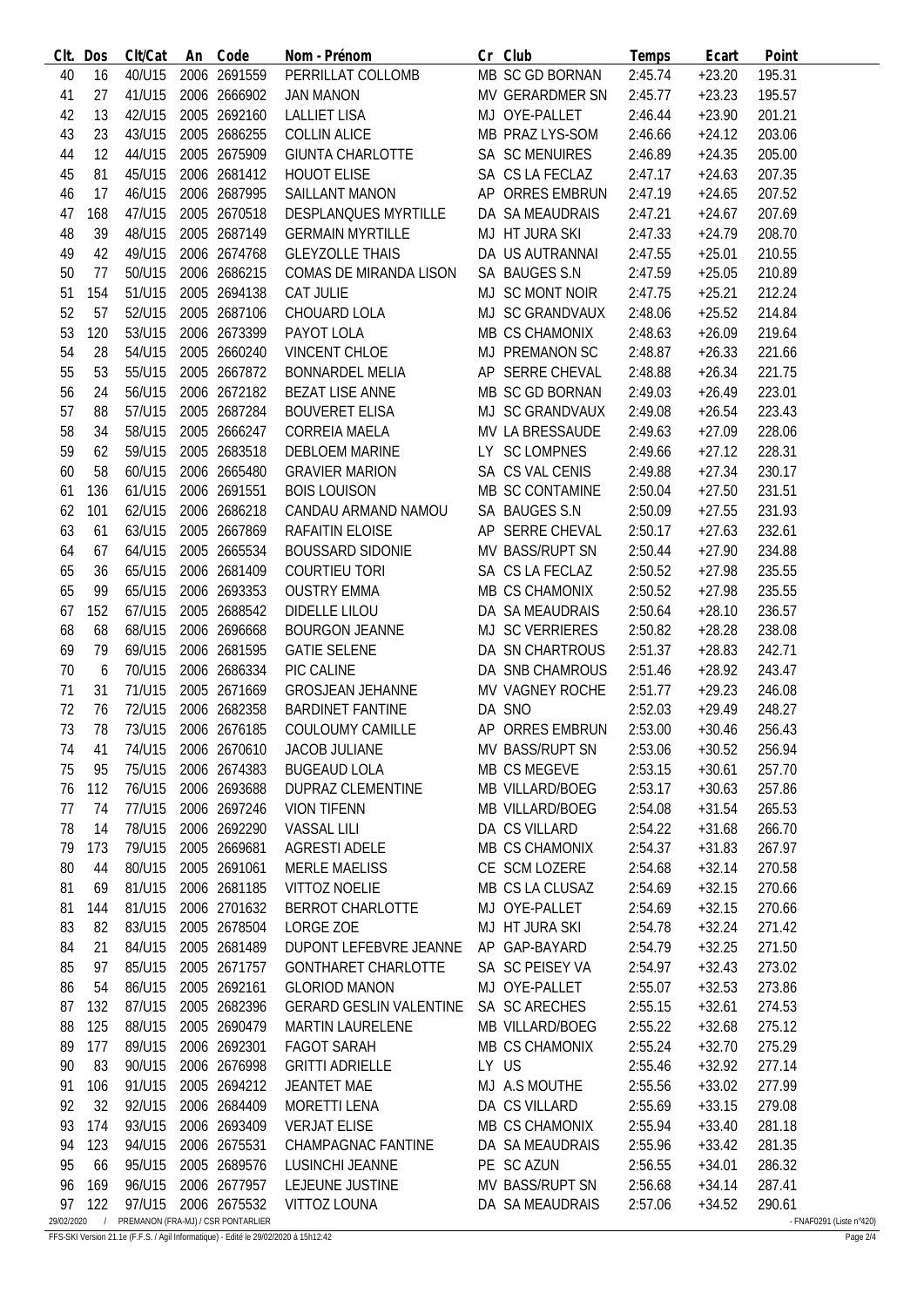|            | Clt. Dos | Clt/Cat     | An | Code                               | Nom - Prénom              | Cr Club         | Temps   | Ecart    | Point                    |
|------------|----------|-------------|----|------------------------------------|---------------------------|-----------------|---------|----------|--------------------------|
| 98         | 51       | 98/U15      |    | 2006 2681398                       | <b>AMBERT MILA</b>        | SA CS LA FECLAZ | 2:57.09 | $+34.55$ | 290.87                   |
| 99         | 100      | 99/U15      |    | 2006 2676072                       | BREYTON BOUVIER LIV       | DA SN CHARTROUS | 2:57.13 | $+34.59$ | 291.20                   |
| 100        |          | 138 100/U15 |    | 2005 2692342                       | CALONEGO CHARLOTTE        | MV LAC BLANC SN | 2:57.17 | $+34.63$ | 291.54                   |
| 101        |          | 163 101/U15 |    | 2005 2692553                       | POCHET ALBANE             | MB CNG          | 2:57.23 | $+34.69$ | 292.04                   |
| 102        |          | 91 102/U15  |    | 2005 2701917                       | <b>BECK LILI</b>          | PE CS FT ROMEU  | 2:57.54 | $+35.00$ | 294.65                   |
| 103        |          | 107 103/U15 |    | 2006 2682238                       | POURTHIE CHLOE            | AP SERRE CHEVAL | 2:58.41 | $+35.87$ | 301.98                   |
| 103        |          | 126 103/U15 |    | 2006 2702306                       | SALVI CHARLINE            | MJ OYE-PALLET   | 2:58.41 | $+35.87$ | 301.98                   |
| 105        |          | 73 105/U15  |    | 2006 2677798                       | <b>COMBEAU ROMANE</b>     | DA SNO          | 2:58.71 | $+36.17$ | 304.50                   |
| 106        |          | 179 106/U15 |    | 2006 2691602                       | <b>STENGEL LENA</b>       | MB CS CHAMONIX  | 2:58.77 | $+36.23$ | 305.01                   |
| 107        |          | 128 107/U15 |    | 2006 2677876                       | <b>AZAMBRE MATHILDE</b>   | DA US AUTRANNAI | 2:59.00 | $+36.46$ | 306.95                   |
| 108        |          | 35 108/U15  |    | 2005 2682226                       | MAYOUSSE JEANNE           | DA US AUTRANNAI | 2:59.32 | $+36.78$ | 309.64                   |
| 109        |          | 109 109/U15 |    | 2006 2674736                       | <b>MARSAT THAIS</b>       | SA CS LA FECLAZ | 2:59.34 | $+36.80$ | 309.81                   |
| 110        |          | 104 110/U15 |    | 2006 2691910                       | <b>HENRIET ANNA</b>       | MJ ES SAUGETTE  | 2:59.46 | $+36.92$ | 310.82                   |
| 111        |          | 102 111/U15 |    | 2005 2686668                       | <b>BARONE CAMILLE</b>     | MB SC GD BORNAN | 2:59.50 | $+36.96$ | 311.15                   |
| 112        |          | 18 112/U15  |    | 2006 2697035                       | <b>ABBADIE CLEMENCE</b>   | PE SC AZUN      | 2:59.65 | $+37.11$ | 312.42                   |
| 113        |          | 134 113/U15 |    | 2005 2693330                       | <b>GACHOD FANTINE</b>     | MJ VAL MORTEAU  | 3:00.22 | $+37.68$ | 317.22                   |
| 114        |          | 65 114/U15  |    | 2005 2694328                       | ARDIET ABIGAEL            | MJ A.S MOUTHE   | 3:00.79 | $+38.25$ | 322.01                   |
|            |          | 103 115/U15 |    | 2005 2687431                       | <b>BLANC LAURYNE</b>      | SA SC ARECHES   |         |          |                          |
| 115        |          |             |    |                                    |                           |                 | 3:00.86 | $+38.32$ | 322.60                   |
| 116        |          | 105 116/U15 |    | 2006 2687240                       | <b>FERRUS MANON</b>       | AP AS EDELWEISS | 3:01.14 | $+38.60$ | 324.96                   |
| 117        |          | 124 117/U15 |    | 2006 2681399                       | <b>BOULLEAU MARGAUX</b>   | SA CS LA FECLAZ | 3:01.59 | $+39.05$ | 328.75                   |
| 118        |          | 111 118/U15 |    | 2006 2697124                       | MARGUERON RAPHAELLE       | DA GUC GRENOBLE | 3:01.69 | $+39.15$ | 329.59                   |
| 119        |          | 131 119/U15 |    | 2005 2681540                       | TRILLAT ORIANE            | SA BAUGES S.N   | 3:01.78 | $+39.24$ | 330.35                   |
| 120        |          | 130 120/U15 |    | 2005 2688788                       | ROUGON SVETLANA           | AP SAUZE BARCEL | 3:01.83 | $+39.29$ | 330.77                   |
| 121        |          | 19 121/U15  |    | 2006 2681166                       | <b>BOUDIN LOLA</b>        | LY SC BRENOD    | 3:02.02 | $+39.48$ | 332.37                   |
| 122        |          | 108 122/U15 |    | 2005 2692320                       | PROVOST MANON             | MJ OLYMP MT DOR | 3:02.27 | $+39.73$ | 334.47                   |
| 123        |          | 90 123/U15  |    | 2006 2687130                       | LONCHAMPT LISON           | MJ PREMANON SC  | 3:02.52 | $+39.98$ | 336.58                   |
| 124        |          | 94 124/U15  |    | 2006 2688422                       | OLIVERO ELSY              | AP ES VALLOUISE | 3:02.56 | $+40.02$ | 336.92                   |
| 125        |          | 75 125/U15  |    | 2006 2673634                       | FOURCY GIRAUD AUBAINE     | DA CO 7 LAUX GR | 3:02.71 | $+40.17$ | 338.18                   |
| 126        |          | 181 126/U15 |    | 2006 2693055                       | MINELLI BARON CAPUCINE    | DA US AUTRANNAI | 3:02.74 | $+40.20$ | 338.43                   |
| 127        |          | 157 127/U15 |    | 2006 2691444                       | <b>BESSON ZOE</b>         | MB PRAZ LYS-SOM | 3:02.86 | $+40.32$ | 339.44                   |
| 128        |          | 160 128/U15 |    | 2005 2688051                       | PRIGENT MAIWEN            | AP SAUZE BARCEL | 3:02.88 | $+40.34$ | 339.61                   |
| 129        |          | 72 129/U15  |    | 2006 2691960                       | HAGENBACH APOLLINE        | MV SC RANSPACH  | 3:02.89 | $+40.35$ | 339.69                   |
| 130        |          | 166 130/U15 |    | 2006 2701778                       | <b>BOURGEOIS ARMURIER</b> | MJ CHAUX NEUVE  | 3:02.95 | $+40.41$ | 340.20                   |
| 131        |          | 156 131/U15 |    | 2005 2677172                       | <b>BONJEAN LOELIA</b>     | SA SC BOZEL     | 3:03.43 | $+40.89$ | 344.24                   |
| 132        | 86       | 132/U15     |    | 2006 2670765                       | RICARD NINA               | SA CS KARELLIS  | 3:03.59 | $+41.05$ | 345.59                   |
| 133        |          | 92 133/U15  |    | 2005 2682675                       | <b>BUISSON ROMANE</b>     | AP ES VALLOUISE | 3:03.89 | $+41.35$ | 348.11                   |
| 134        |          | 118 134/U15 |    | 2005 2681766                       | <b>DUPORT ANAELLE</b>     | AP MTGVE V.CLAR | 3:03.98 | $+41.44$ | 348.87                   |
| 135        |          | 175 135/U15 |    | 2005 2676909                       | <b>BETEMPS TINA</b>       | MB CS LA CLUSAZ | 3:04.13 | $+41.59$ | 350.13                   |
| 136        |          | 93 136/U15  |    | 2006 2691407                       | MIEHE NAWEL               | DA SNB CHAMROUS | 3:04.17 | $+41.63$ | 350.47                   |
| 137        |          | 141 137/U15 |    | 2006 2677690                       | <b>BOURGAULT ELINE</b>    | DA US AUTRANNAI | 3:04.42 | $+41.88$ | 352.57                   |
| 138        |          | 70 138/U15  |    | 2005 2692162                       | COSTE SALOME              | MJ OYE-PALLET   | 3:04.48 | $+41.94$ | 353.08                   |
| 139        |          | 87 139/U15  |    | 2006 2692403                       | <b>MESTAS FANNY</b>       | AU SC DE BESSE  | 3:04.58 | $+42.04$ | 353.92                   |
| 140        |          | 159 140/U15 |    | 2006 2688052                       | RAINA CAMILLE             | AP SAUZE BARCEL | 3:05.24 | $+42.70$ | 359.48                   |
| 141        |          | 98 141/U15  |    | 2006 2682234                       | LE BARAZER ALEXIA         | AP SERRE CHEVAL | 3:05.41 | $+42.87$ | 360.91                   |
| 142        |          | 150 142/U15 |    | 2006 2687642                       | SOULIER CLOE              | AP MTGVE V.CLAR | 3:05.44 | $+42.90$ | 361.16                   |
| 143        |          | 117 143/U15 |    | 2006 2681403                       | CHEVRIER CLOTILDE         | SA CS LA FECLAZ | 3:05.58 | $+43.04$ | 362.34                   |
| 144        |          | 63 144/U15  |    | 2005 2694358                       | MINA CONESA ELINE         | PE SC BEILLE    | 3:05.64 | $+43.10$ | 362.85                   |
| 145        |          | 162 145/U15 |    | 2005 2674084                       | <b>MARION LOUISE</b>      | DA US AUTRANNAI | 3:05.77 | $+43.23$ | 363.94                   |
| 146        |          | 113 146/U15 |    | 2006 2691614                       | MICHEL ANA                | AU CN ST JULIEN | 3:05.84 | $+43.30$ | 364.53                   |
| 147        |          | 155 147/U15 |    | 2006 2688415                       | <b>BAPTISTE ROMY</b>      | AP ES VALLOUISE | 3:06.10 | $+43.56$ | 366.72                   |
| 148        |          | 114 148/U15 |    | 2006 2703565                       | NAPPEY ROMANE             | MJ VAL MORTEAU  | 3:06.93 | $+44.39$ | 373.71                   |
| 149        |          | 115 149/U15 |    | 2005 2671759                       | <b>BRUSSON LEA</b>        | SA SC PEISEY VA | 3:07.12 | $+44.58$ | 375.31                   |
| 150        |          | 119 150/U15 |    | 2005 2692011                       | PISTONE JULIETTE          | DA GUC GRENOBLE | 3:07.94 | $+45.40$ | 382.21                   |
| 151        |          | 137 151/U15 |    | 2005 2692566                       | PELUHET JULIE             | PE SC AZUN      | 3:08.28 | $+45.74$ | 385.07                   |
| 152        |          | 176 152/U15 |    | 2006 2693693                       | <b>LELEVRIER EOLE</b>     | MB VILLARD/BOEG | 3:08.42 | $+45.88$ | 386.25                   |
| 153        |          | 153 153/U15 |    | 2006 2701773                       | DE OLIVEIRA LEONIE        | MJ OYE-PALLET   | 3:08.45 | $+45.91$ | 386.50                   |
| 154        |          | 151 154/U15 |    | 2006 2669456                       | <b>FILLIARD SWANI</b>     | DA CS VILLARD   | 3:08.49 | $+45.95$ | 386.84                   |
| 155        |          | 129 155/U15 |    | 2006 2691683                       | MARJOLET SOLENE           | LY US           | 3:09.05 | $+46.51$ | 391.55                   |
| 29/02/2020 |          |             |    | PREMANON (FRA-MJ) / CSR PONTARLIER |                           |                 |         |          | - FNAF0291 (Liste n°420) |